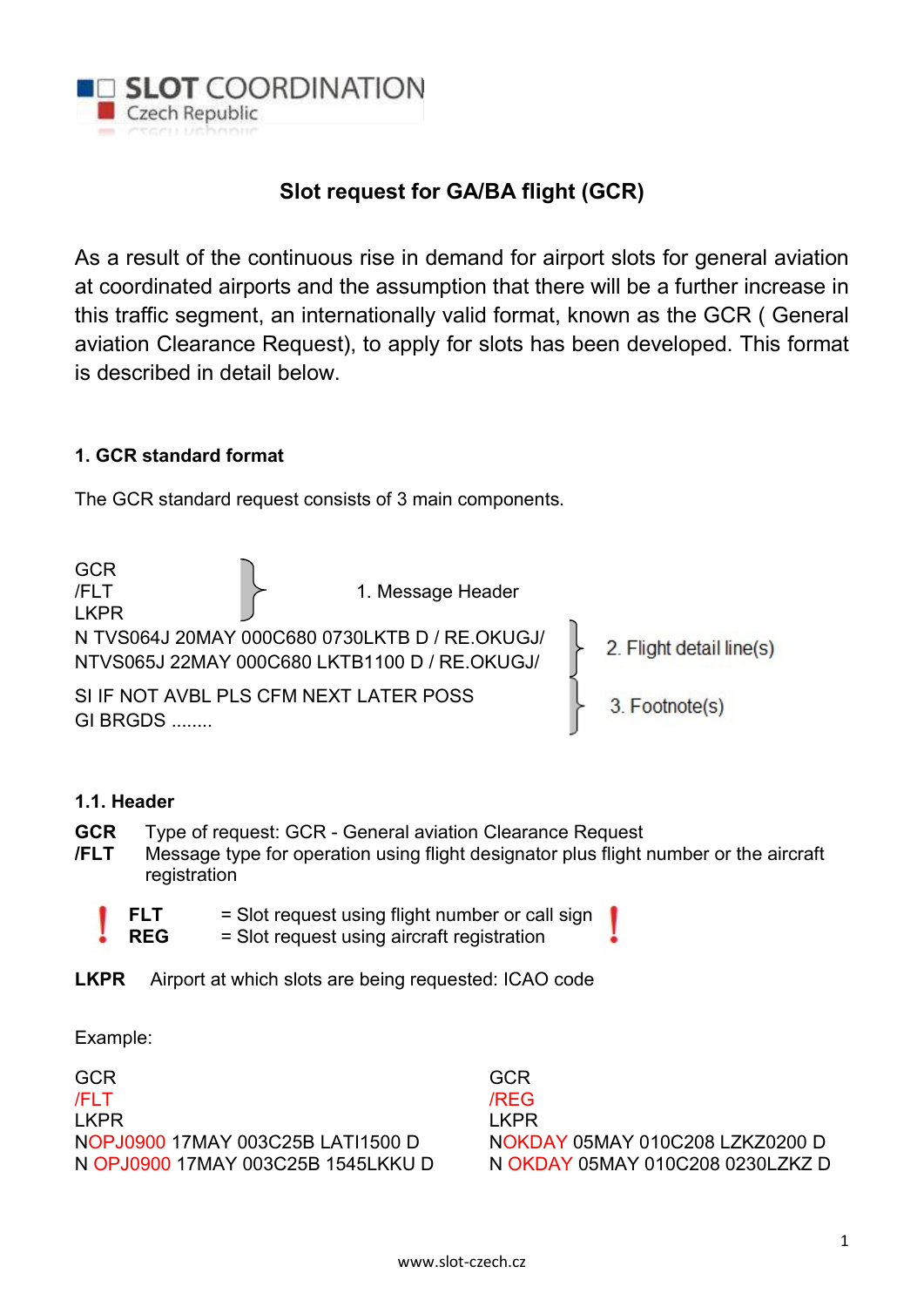

## 1.2. Flight details lines

The flight detail lines contain all of the necessary schedule information needed to request an airport slot. The following examples show the different format required to request either an arrival or departure slot.

## 1.2.1. Arrival slot Format



- For an arrival, there is NO blank between action code and flight number.
- The scheduled time of arrival (STA) is stated without a blank after the airport of origin.

#### 1.2.2. Departure slot Format



For a departure slot, there is a blank between the action code and the flight number.

The destination airport is stated without a blank after the scheduled time of departure (STD).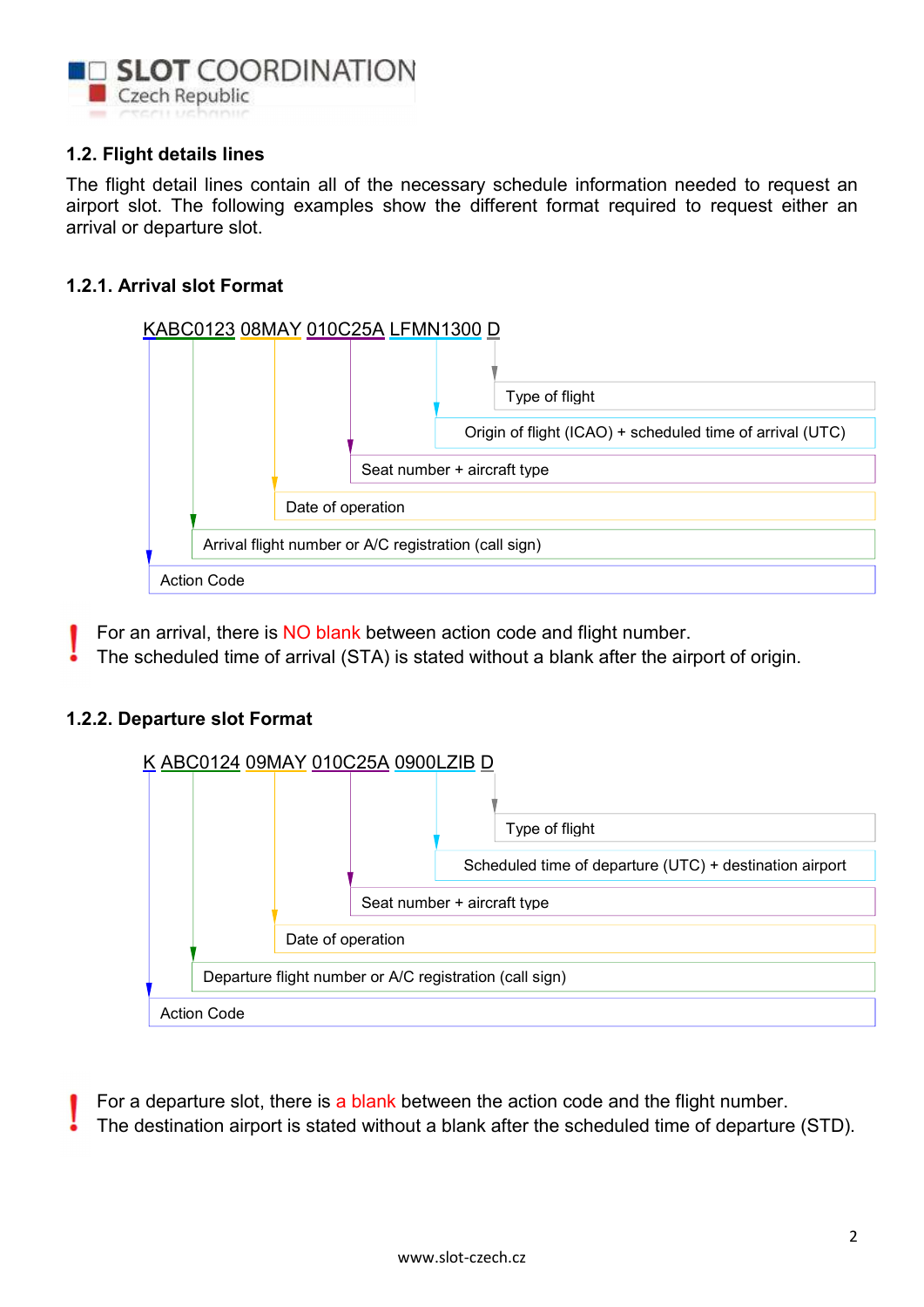

#### **Action Code**

The action code defines the exact intention of the GCR sender and is always at the beginning of the line. Depending on the sender, following codes are possible in the GCR format.

| <b>GCR Action Codes</b>                                                                                    |                                                                                                                   |  |
|------------------------------------------------------------------------------------------------------------|-------------------------------------------------------------------------------------------------------------------|--|
| <b>Owner / Operator</b>                                                                                    | <b>Airport - Coordinator</b>                                                                                      |  |
| N New schedule<br><b>D</b> Delete schedule<br><b>C</b> Schedule to be changed<br><b>R</b> Revised schedule | <b>K</b> Confirmation<br><b>X</b> Cancellation<br><b>H</b> Holding<br><b>U</b> Refusal / Unable<br><b>W</b> Wrong |  |

## **Flight number / Registration**

Both flight number and registration are possible.( Reference is made in the corresponding message header).A flight number combines a maximum of 7 letters and digits (2-3 letters followed by 1-4 digits with an optional letter as a suffix).



#### Date of operation

The date of operation refers to the scheduled UTC departure and arrival times at the airport to be coordinated.



#### **Aircraft Type**

Information referring to the type of aircraft being used consists of:

- Number of seats (3 digits)
- Aircraft type in ICAO format (4 letters)

Numbers of seats and aircraft type are entered without a space in between.

#### Routing and Time of flight

Routing information consists of the origin or destination airport (ICAO Code, 4 digits) in regard to the airport being coordinated.

The requested arrival or departure time at the airport being coordinated, is stated in UTC.

Routing information and the requested timing are not separated by a blank.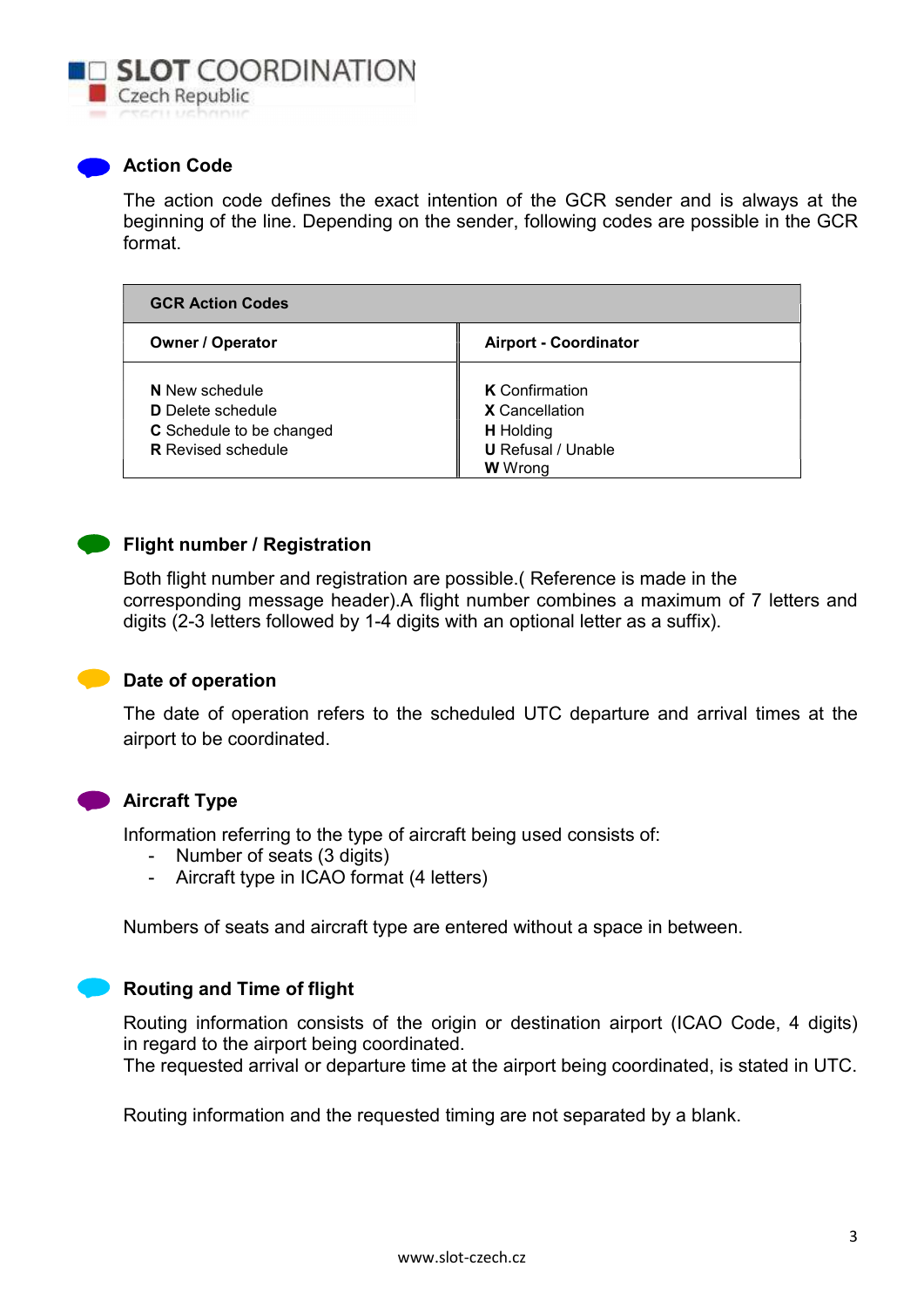

## **Type of flight**

The following service type codes can be used to define the flight:

- " D " or " N "for General Aviation / Business Aviation / Air taxi
- " E " for State flights (FAA / Government)
- "I" for Diplomatic flights (defined in SI)
- " U " for Ambulance flights (defined in SI)
- " P " for Positioning, Ferry, Delivery, Demo
- " T " for Technical test flights

## 1.3. Footnote

SI = Special Information (eg. AMBULANCE FLT, IF NOT AVBL PLS CFM NEXT LATER POSS) GI = General Information (eg. BRGDS)

## GCR Examples

## Airport Slot Request

Example N1 : Slot request for a departure flight using a registration (Action code "N") Airport being coordinated : LKPR Type of Aircraft : Piper 42 Cheyenne III, Registration OKPIP Flight details : Departure: LKPR 1200utc / 10MAY Arrival: LFMN 1400utc / 10MAY

> **GCR**  /REG LKPR N OKPIP 10MAY 006PAY3 1200LFMN D GI BRGDS ……

Example N2: Slot request for an arrival using a flight number or a call sign (Action code "N") Airport being coordinated: LKPR Type of Aircraft : Gulfstream G-159 Flight number: ABC888 Flight detail: Departure: LOWI 1600utc / 10MAY Arrival: LKPR 1700utc / 10MAY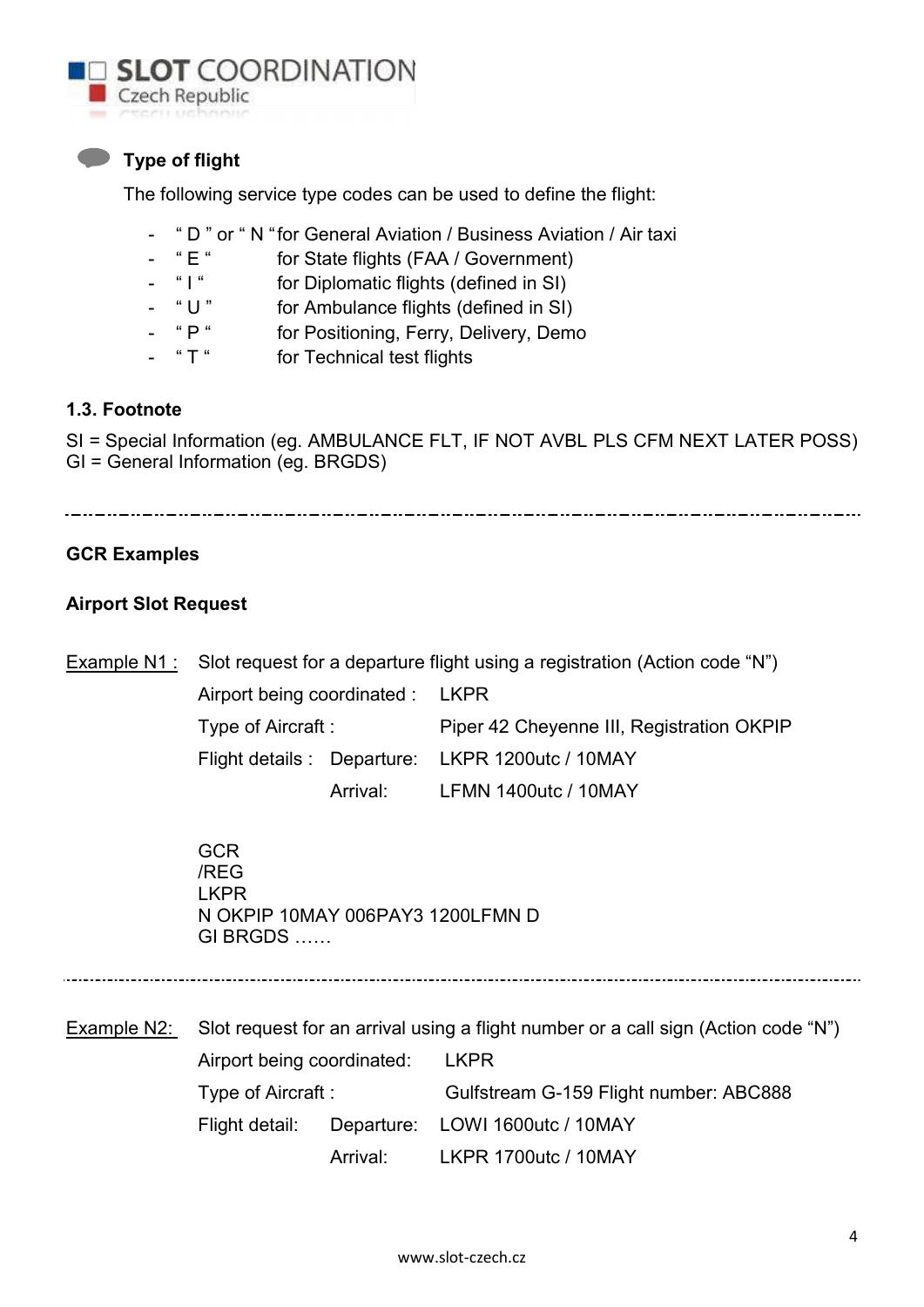

**GCR**  /FLT LKPR NABC888 10MAY 009G159 LOWI1700 D GI BRGDS …………….

Example N3: Slot request for an arrival and departure with differing flight numbers or call signs (Action code "N")

| Airport being coordinated: |          | LKPR                                  |
|----------------------------|----------|---------------------------------------|
| Type of Aircraft:          |          | Gulfstream G-159, Registration N125GA |
| Flight details:            |          | Flight number: ABC123                 |
|                            |          | Departure: LZIB 1000utc / 10MAY       |
|                            | Arrival: | <b>LKPR 1100utc / 10MAY</b>           |
|                            |          | Flight number: ABC456                 |
|                            |          | Departure: LKPR 1200utc / 10MAY       |
|                            | Arrival: | <b>EDDM 1250utc / 10MAY</b>           |
|                            |          |                                       |

 GCR /FLT LKPR NABC123 10MAY 009G159 LZIB1100 D / RE.N125GA/ N ABC456 10MAY 009G159 1200EDDM D / RE.N125GA/ GI BRGDS …………….

Possible replies from the Coordinator

The coordinator's replies are also in the GCR standard format as described above. The only difference is in the use of the "action code."

Example Rn1: The requested airport slots in example N3 have been allocated (Act. code "K")

 GCR /FLT LKPR KABC123 10MAY 009G159 LZIB1100 D / RE.N125GA/ K ABC456 10MAY 009G159 1200EDDM D / RE.N125GA/ GI BRGDS …………….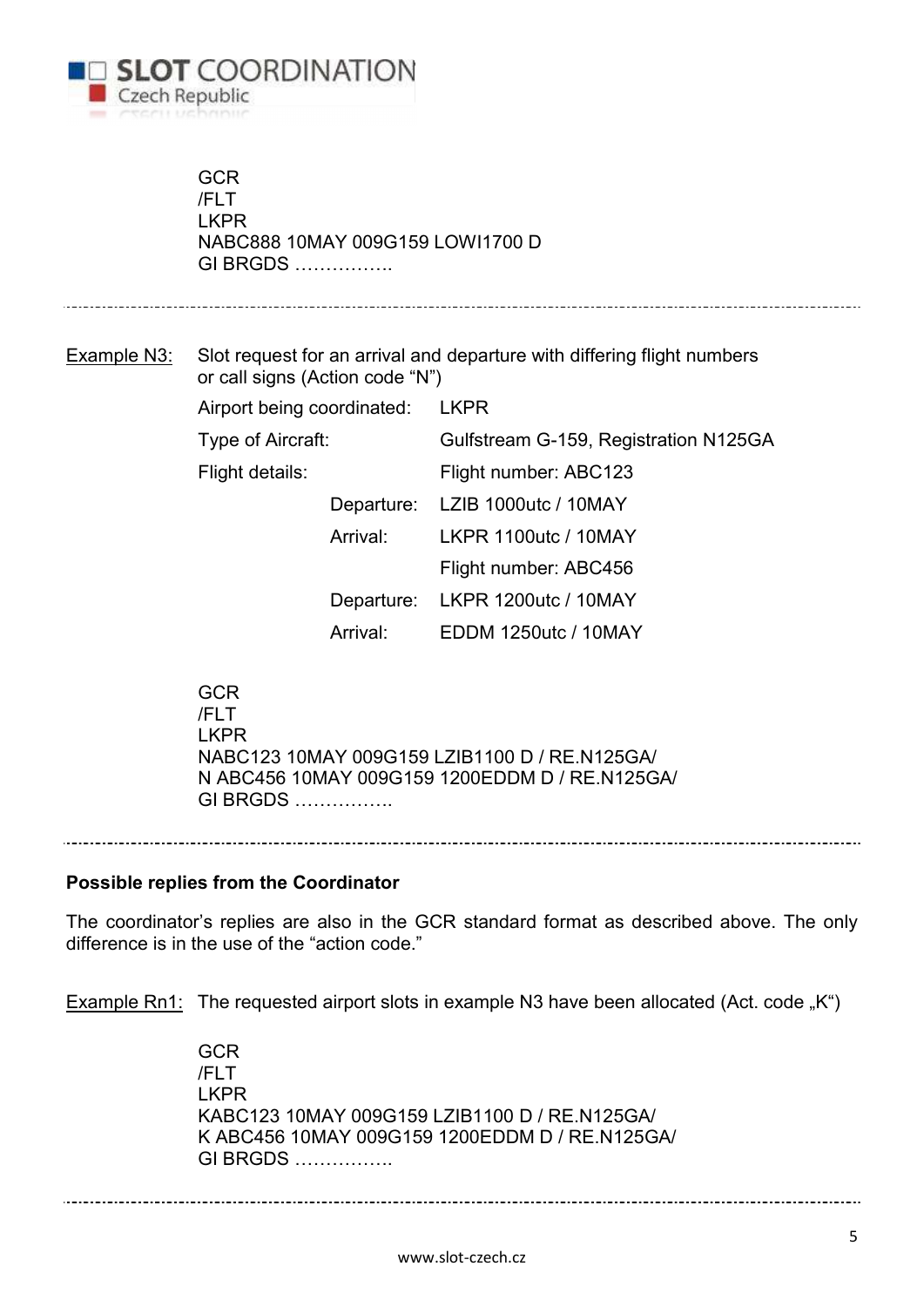

Example Rn2: The requested airport slots in example N3 are not available. (Action code "U") The nearest available slots have been allocated.

> GCR /FLT LKPR UABC123 10MAY 009G159 LZIB1100 D KABC123 10MAY 009G159 LZIB1050 D / RE.N125GA RA.1100 CA.UA/ U ABC456 10MAY 009G159 1200EDDM D K ABC456 10MAY 009G159 1205EDDM D / RE.N125GA RD.1200 CA.UA/ GI BRGDS …………….

#### Cancellation of cleared slots

If a cleared slot is to be cancelled, it is important to make sure that the flight details are identical with the originally cleared airport slot. If this is not the case, the cancellation request can not be processed.

Example D1: Slots allocated in example Rn2 are to be cancelled. (Action code "D")

 GCR /FLT LKPR DABC123 10MAY 009G159 LZIB1050 D / RE.N125GA/ D ABC456 10MAY 009G159 1205EDDM D / RE.N125GA/ GI BRGDS …………….

#### Possible replies from the Coordinator

Example Rd1: The cancellation of slots in example D1 is confirmed. (Action code "X")

 GCR /FLT LKPR XABC123 10MAY 009G159 LZIB1050 D / RE.N125GA/ X ABC456 10MAY 009G159 1205EDDM D / RE.N125GA/ GI BRGDS …………….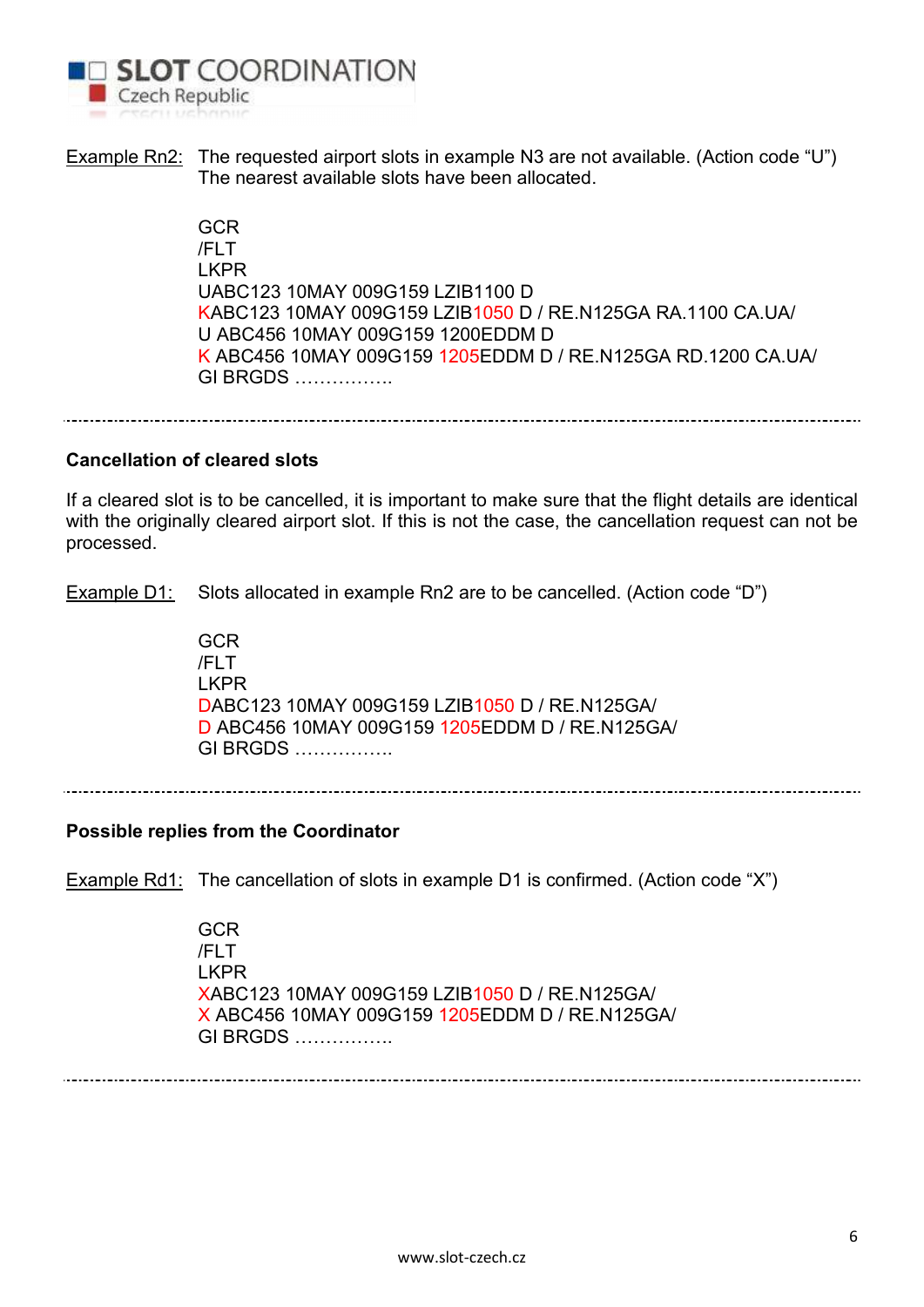

Example Rd2: The slots to be cancelled cannot be found in the coordinator's database under the flight number/registration The cancellation request can not be processed. (Action code "W")

> GCR /FLT LKPR WABC123 10MAY 009G159 LZIB1400 D / RE.N125GA/ W ABC456 10MAY 009G159 1500EDDM D / RE.N125GA/ GI BRGDS …………….

Example Rd3: The coordinator is unable to match the flight details of the cancellation message with information held in the coordination database. The cancellation request can not be processed. (Action code "W") The coordinator states the flight details held in the coordination database under the flight number or call sign. (Action code "H")

> **GCR**  /FLT LKPR WABC123 10MAY 009G159 LZIB1200 D HABC123 10MAY 009G159 LZIB1050 D / RE.N125GA/ W ABC456 10MAY 009G159 1300EDDM D HHABC456 10MAY 009G159 1205EDDM D / RE.N125GA/ GI BRGDS …………….

## Changing a cleared slot (registration->registration or Flt. Number  $\rightarrow$  Flt. Number)

Flight details can be changed by using a combination of the action codes "C" and "R".

The C line defines the existing slot clearance originally allocated by the coordinator and the "R" line defines the new slots details requiring slot clearance.

It is important to make sure that the flight details in the C line are identical with the originally allocated and confirmed airport slot.

Example C1: Change in time and arrival airport

| Type of Aircraft : | Beechcraft B90, Registration OKBWI                         |
|--------------------|------------------------------------------------------------|
|                    | Flight detail: Departure: LKMT 1845utc iso 1615utc / 10MAY |
|                    | Arrival: LKPR 1930utc iso 1700utc / 10MAY                  |
|                    | Departure: LKPR 0800utc iso 1000utc / 11MAY                |
|                    | Arrival: LZKZ iso LKMT 0930utc iso 1045utc / 11MAY         |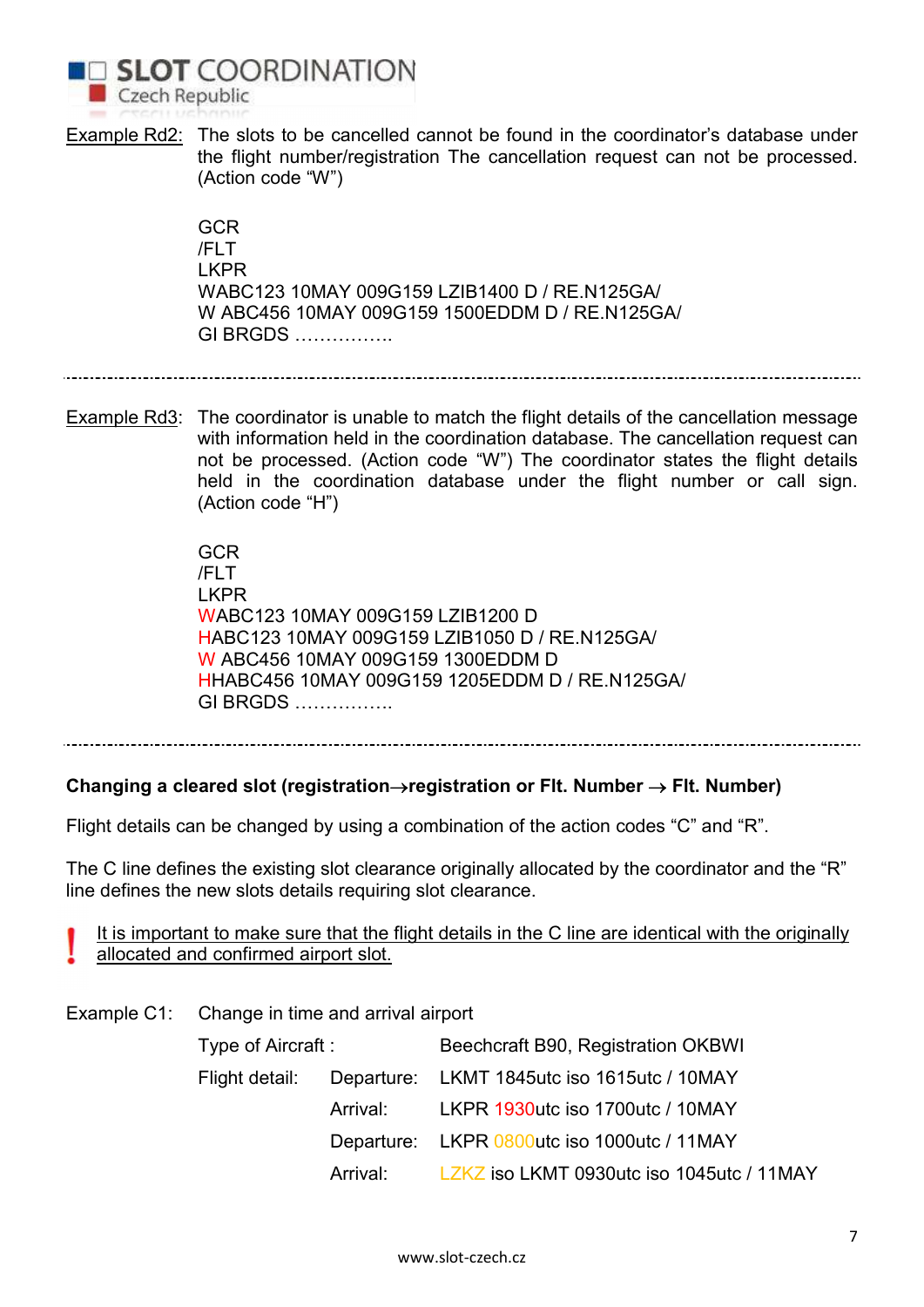

**GCR**  /FLT LKPR COKBWI 10MAY 010BE9L LKMT1700 D ROKBWI 10MAY 010BE9L LKMT1930 D C OKBWI 11MAY 006BE9L 1000LKMT D R OKBWI 11MAY 006BE9L 0800LZKZ D GI BRGDS ……………. Possible replies from the Coordinator Example Rc1: The time change in example C1 is confirmed. (Action code "K") The original slots are cancelled simultaneously. (Action code "X") **GCR**  /FLT LKPR XOKBWI 10MAY 010BE9L LKMT1700 D KOKBWI 10MAY 010BE9L LKMT1930 D X OKBWI 11MAY 006BE9L 1000LKMT D K OKBWI 11MAY 006BE9L 0800LZKZ D GI BRGDS ……………. Example Rc2: The slots requested in example C1 are not available. (Action code "U") The nearest available alternative slots are allocated (Action code "K") and the original slots are simultaneously cancelled. (Action code "X") **GCR**  /FLT LKPR XOKBWI 10MAY 010BE9L LKMT1700 D UOKBWI 10MAY 010BE9L LKMT1930 D KOKBWI 10MAY 010BE9L LKMT1945 D X OKBWI 11MAY 006BE9L 1000LKMT D U OKBWI 11MAY 006BE9L 0800LZKZ D K OKBWI 11MAY 006BE9L 0810LZKZ D GI BRGDS …………….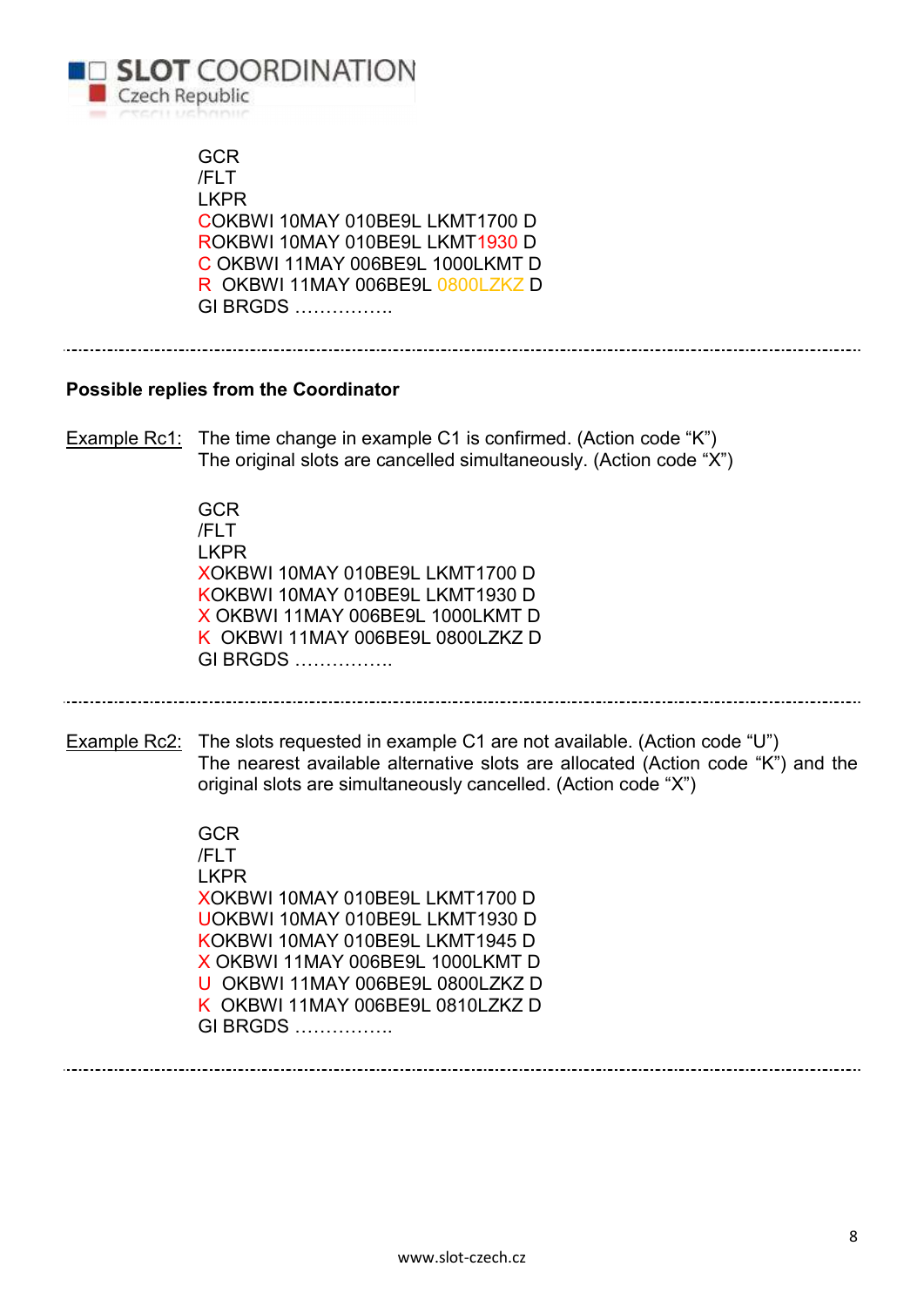

Example Rc3: The slots requested in example C1 are not available. (Action code "U") Closer alternatives are not available. The original slots are retained. (Action code "H")

> **GCR**  /FLT LKPR HOKBWI 10MAY 010BE9L LKMT1700 D UOKBWI 10MAY 010BE9L LKMT1930 D H OKBWI 11MAY 006BE9L 1000LKMT D U OKBWI 11MAY 006BE9L 0800LZKZ D GI BRGDS …………….

#### Changing a cleared slot (registration $\rightarrow$  Flt. Number or Flt. Number $\rightarrow$ registration)

In case of change flight number to registration or vice versa, the request must be sent separately for each case. Impossible to send C/R message.

- 1. Cancellation of the original slot.
- 2. Request for a new slot.

Example C2: Change flight under registration to flight number and arrival destination + time

|                | Type of Aircraft : | Cessna 525A, Registration OELNT                     |
|----------------|--------------------|-----------------------------------------------------|
| Flight detail: |                    | Reg. OELNT $\rightarrow$ Flight number ABC501       |
|                | Arrival:           | LKPR 1450utc / 10MAY from LOWI iso LOWS             |
|                |                    | Departure: LKPR 1000utc iso 0800utc / 11MAY to LOWI |

1. GCR /REG LKPR DOELNT 10MAY 004C25A LOWS1450 D D OELNT 11MAY 002C25A 0800LOWI D GI BRGDS ……………

2. GCR /FLT LKPR NABC501 10MAY 004C25A LOWI1450 D N ABC501 11MAY 002C25A 1000LOWI D GI BRGDS ……………